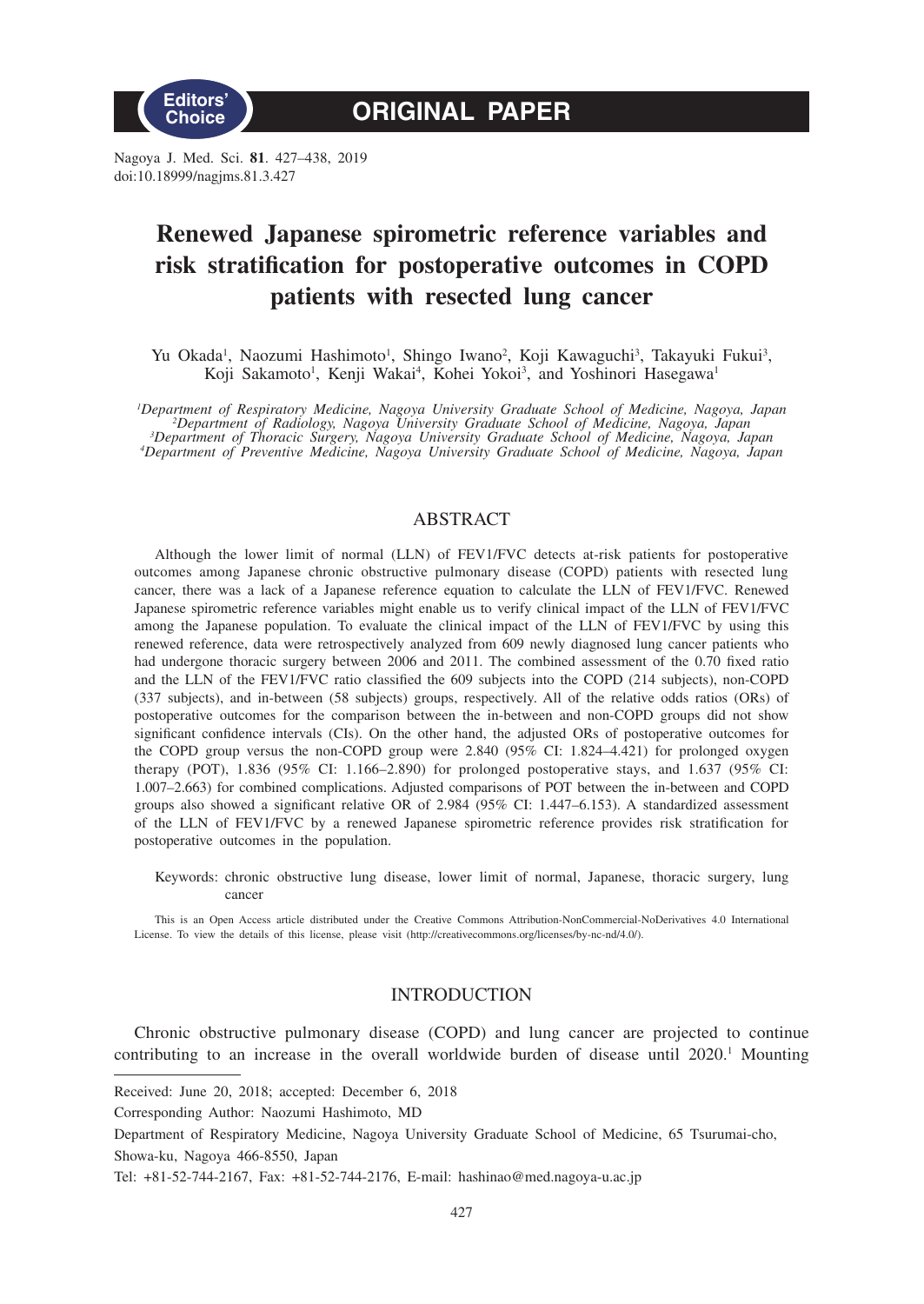evidence suggest a high prevalence of COPD among lung cancer patients.<sup>2-4</sup> Postoperative complications among patients with resected lung cancer often need unexpected treatments and consequently result in an enormous economic burden. In comparing patients undergoing thoracic surgery, we found that COPD patients defined by the 0.70 fixed ratio of forced expiration volume in 1 second (FEV1)/forced vital capacity (FVC) had an average postoperative stay that was 61% higher, and a 100% greater need of prolonged oxygen therapy (POT), than patients without COPD.<sup>5</sup> Thus, we face an urgent need to establish satisfactory preoperative pulmonary assessments which provide better risk stratification for postoperative outcomes among COPD patients with resected lung cancer.6

Our previous data suggests that airway obstruction defined by the lower fifth percentile of a large healthy reference group-the statistically defined lower limit of normal (LLN)-of FEV1/ FVC might be a more important predictor of COPD-related outcomes than that defined by the  $0.7$  fixed ratio.<sup>7-9</sup> Nevertheless, the study has a limitation to utilize a Caucasian reference equation, due to the lack of a Japanese reference equation.8,9 Meanwhile, the spirometric reference variables for the Japanese adult population has recently developed by using the lambda-mu-sigma (LMS) method.10 Whether the renewed Japanese reference could classify the clinical impact of COPD-related outcomes remains elusive.

In the present study, we verified that the LLN-determined airway obstruction might identify at-risk patients on postoperative outcomes by using the new spirometric reference variables for the Japanese population.

## PATIENTS AND METHODS

### *Study population*

The medical records of patients with newly diagnosed lung cancer who were sequentially registered and who had undergone thoracic surgery at the Nagoya University Hospital from January 2006 to December 2011 were retrospectively reviewed. The study was approved by the Institutional Review Board of Nagoya University Graduate School of Medicine (Approved date: April 21st 2014; Approved #: 2014-0052). Requirement of written informed consent was waived due to the retrospective design of the study. The medical records of 712 patients with newly diagnosed lung cancer who underwent spirometry and thoracic surgery were reviewed. Twenty-seven patients were excluded from the analysis for the following reasons: preoperative pulmonary assessment by spirometry including  $FEV1/FVC$  was not performed  $(n=8)$ ; the findings of emphysema or fibrosis were not evaluated by thin-section CT examination (n=13); combined surgery for lung cancer and other diseases  $(n=4)$ ; emergency thoracic surgery  $(n=1)$ ; and pathologic stage IV disease (n=1). We recently demonstrated that combined pulmonary fibrosis and emphysema (CPFE) and pulmonary fibrosis affect postoperative and survival outcomes among patients with resected lung cancer.<sup>11</sup> Therefore, we excluded 76 patients with fibrosis or CPFE from the study population to evaluate the impact of the LLN-determined airway obstruction. Finally, the study population comprised 609 patients (85.5%).

### *Data collection for patient characteristics and pulmonary function variables by spirometry*

Information was obtained retrospectively from the hospital records as previously reported.<sup>4,5,8,9,11</sup> Spirometry was performed with a calibrated dry spirometer, (FUDAC-77; Fukuda Denshi Co., Ltd., Tokyo, Japan), according to the American Thoracic Society (ATS) standards applied in our hospital.<sup>12</sup> Airflow obstruction was functionally defined by a FEV1/FVC ratio of 0.7 or LLN.<sup>10</sup> The LLN of FEV1 and FVC were calculated by using the reference equations of the Japanese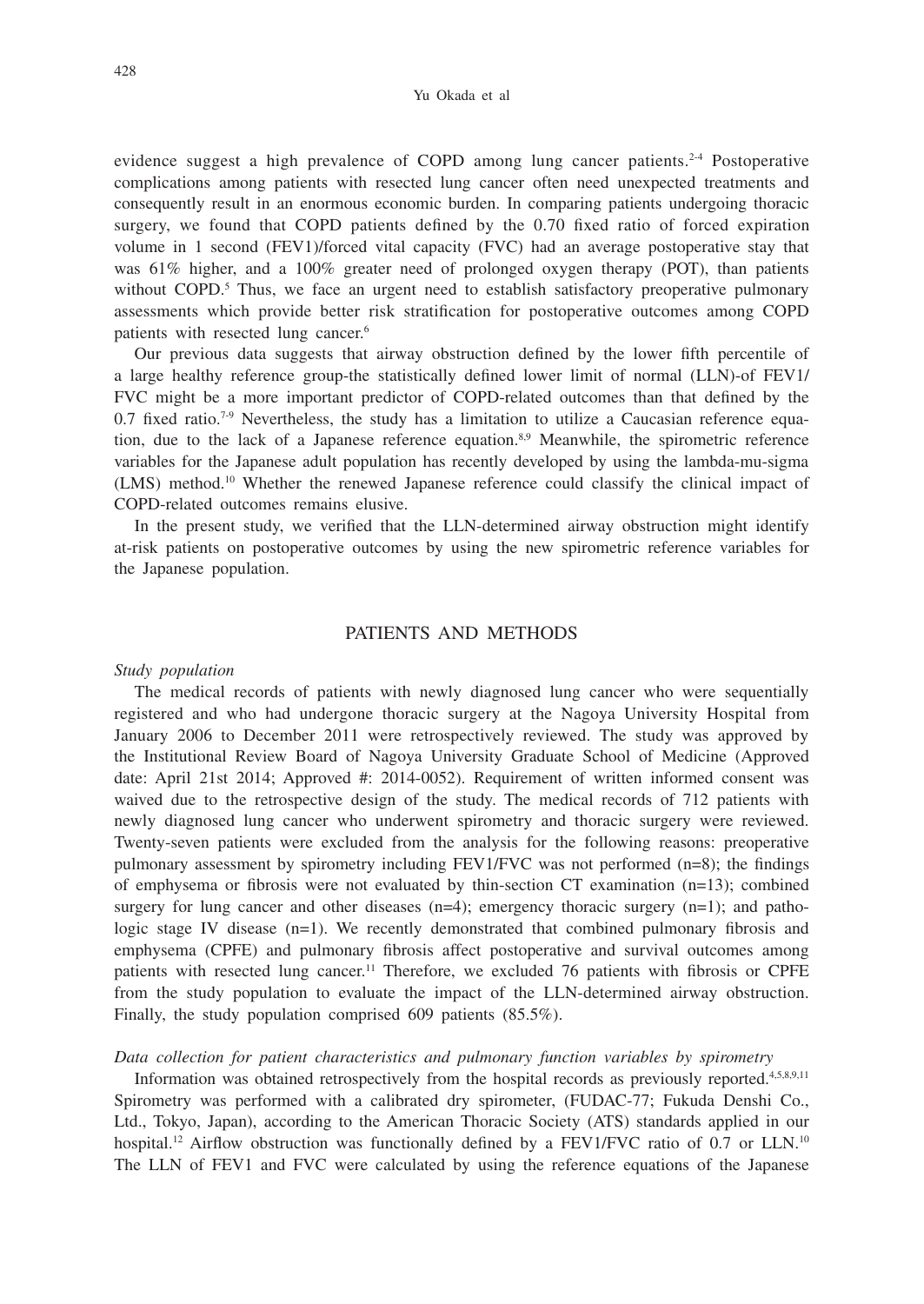

**Fig. 1** Diagram depicting the 0.7 fixed ratio and the J-LLN of the FEV1/FVC Diagram depicting the 0.7 fixed ratio of the FEV1/FVC and the decline of the LLN of FEV1/FVC with ageing. The non-COPD indicates the non-COPD group. The COPD indicates the COPD group. The above-0.7 indicates the above-0.7 subgroup among the in-between group. The below-0.7 indicates the below-0.7 subgroup among the in-between group. Solid, the 0.7 fixed ratio of FEV1/FVC; Dash, the J-LLN of FEV1/FVC according to age.

healthy non-smokers (J-LLN).<sup>10</sup> Subjects were assigned to the COPD, in-between, and non-COPD groups as previously reported (Figure 1).8 Briefly, subjects were assigned to the COPD group if airflow obstruction, determined by the FEV1/FVC ratio, was below 0.70 and below the LLN. If airflow obstruction, according to the FEV1/FVC, was below 0.70 but above the LLN (the below-0.7 subgroup), or if the FEV1/FVC was above 0.70 but below the LLN (the above-0.7 subgroup), subjects were assigned to the in-between group. Subjects that fitted neither criteria were assigned to the non-COPD group. To evaluate the impact of the COPD group on survival outcomes, subjects were assigned to the COPD group, if airflow obstruction determined by the FEV1/FVC ratio was below 0.7 and below the LLN.<sup>9</sup> The remaining subjects were also assigned to the other group, including the in-between and non-COPD groups.<sup>9</sup>

#### *Assessment of emphysema and fibrosis on chest CT*

Involvement of emphysema was evaluated by thin-section computed tomography (TSCT) as previously reported.11 After the initial interpretation by at least two radiologists, the evaluation was performed by a chest radiologist (S.I.) who had 20 years of experiences in reading thoracic CT. The severity of emphysema and fibrosis was visually evaluated as previously reported.<sup>11</sup> Information on postoperative outcomes and long-term survival was not given to the radiologists during their TSCT evaluation.

### *Postoperative complications and outcome data collection*

In our hospital, all patients received standardized care according to the clinical practices in use at our institution for inpatients. Prolonged oxygen therapy (POT), prolonged postoperative stay (PPS), and postoperative complications were evaluated based on the definition previously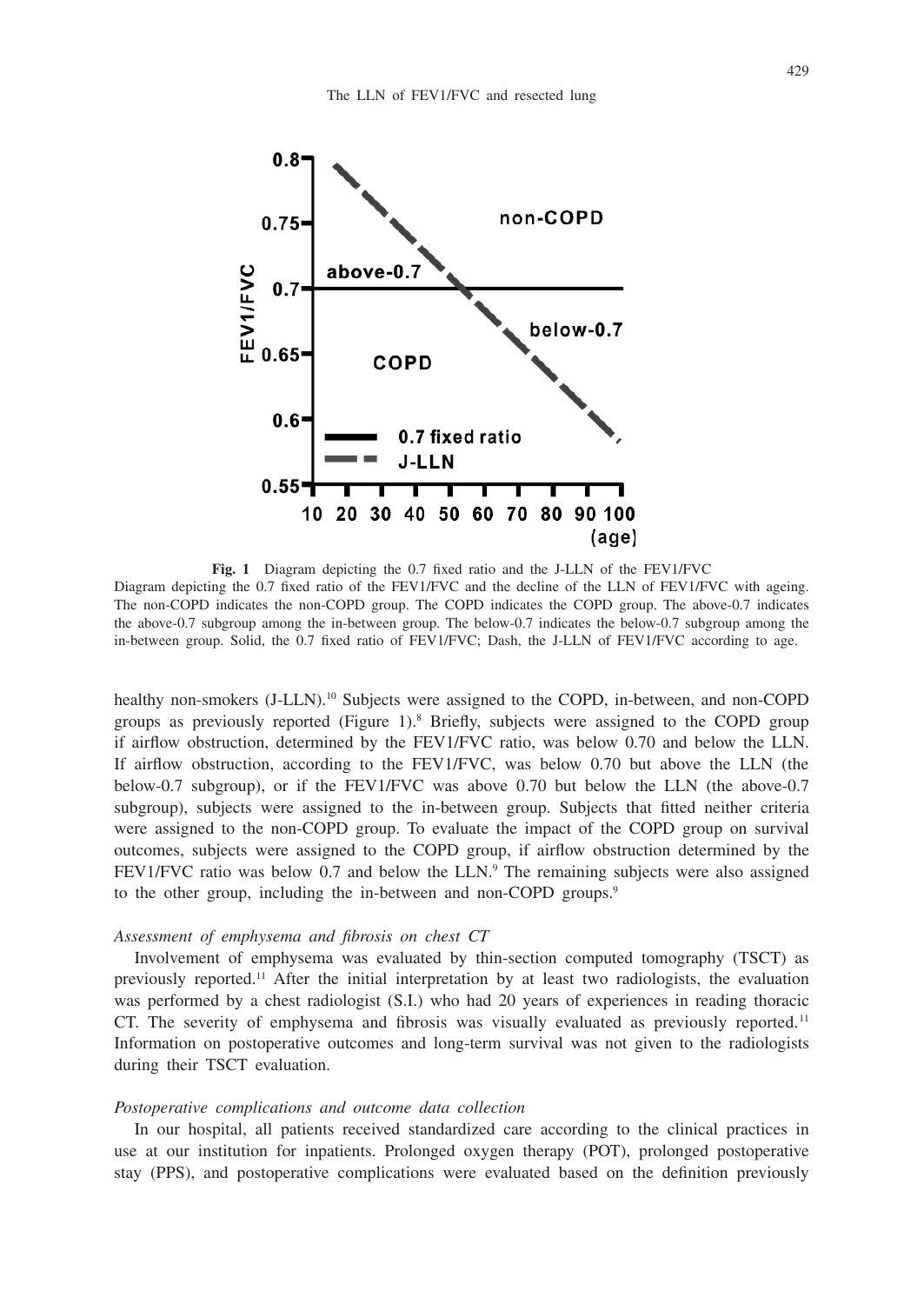reported.<sup>5,8</sup> Overall survival (OS) was measured from the date of surgery to the date of death (event) or last date the patient was known to be alive (censored).11,13 Disease-free survival (DFS) was defined as the time from the date of surgery to the first date of recurrence of cancer, or death from any cause.11,13 Date of recurrence was obtained by reviewing the hospital records of all patients.11,13 For the patients who were referred to other hospitals for further support, we contacted the relevant primary physicians to obtain follow-up information.<sup>11,13</sup>

#### *Statistical analysis*

All data were checked for completeness, and the analyzed variables were tested for normality of distribution by the Shapiro-Wilk test. Normally distributed variables were compared among the groups by one-way analysis of variance (ANOVA) and non-normally distributed variables by the Kruskal-Wallis test. Comparisons between the proportions were made using the  $\chi$ 2 test or with Fisher's exact test. Survival curves were estimated by using the Kaplan-Meier method. Associations between LLN-determined airflow obstruction and survival outcomes were evaluated via the log-rank test. Multivariable logistic regression models were prepared to estimate the risk factors for postoperative outcomes. Inclusion of variables in the models was based on existing knowledge of the risk factors for postoperative outcomes including age, gender, smoking history, and operation time.<sup>8</sup> Statistical analyses were performed with PASW Statistics version 24.0 (SPSS Inc., Chicago, IL), and a P value of less than 0.05 was considered statistically significant.

## RESULTS

## *Postoperative outcomes among the study population classified by the J-LLN of FEV1/FVC*

The patient characteristics are presented in Table 1. Overall, 387 patients were male and 389 had a history of smoking. The mean age was 67.0 years. Patients with the emphysema determined by TSCT were 36.4% of the study population. The reference equation of the J-LLN of FEV1/FVC was shown in Figure 1. When the J-LLN of FEV1/FVC was utilized to classify the degree of airway obstruction, the study population had 337 patients in the non-COPD group, 58 patients in the in-between group, and 214 patients in the COPD group. The finding of emphysema was observed in 57.4% of all the in-between and COPD groups (156/272 cases; 19 cases in the in-between group and 137 cases in the COPD group, respectively). The mean age in the in-between group was higher than that in the COPD group. The proportion of male patients and a smoking history in the COPD group were higher than those in the in-between group. Especially, the COPD group had almost double the number of patients with more than 40 pack-years, compared with the in-between group. The proportion of grade 2 or 3 emphysema was significantly higher in the COPD group than in the other groups.

The incidences of POT, PPS, and combined complications among the different groups were evaluated (Table 2). The incidences of all postoperative outcomes in the COPD group were significantly higher than those in the non-COPD group. The incidence of the POT in the COPD group was also more than twice as high as that in the in-between group  $(42.5\% \text{ vs } 20.7\%$ , respectively). The incidence of PPS and combined complications in the COPD group showed almost 40% and 30% increase compared with those in the in-between, respectively. To determine whether this classification of airflow obstruction determined by the J-LLN of FEV1/FVC could effectively detect the risk of adverse postoperative outcomes, the relative odds ratios (ORs) of postoperative outcomes for both the in-between and the COPD groups were compared with those of the non-COPD group (Table 3A). Although all of the relative ORs for the comparison between the non-COPD and COPD groups showed significant confidence intervals (CIs), there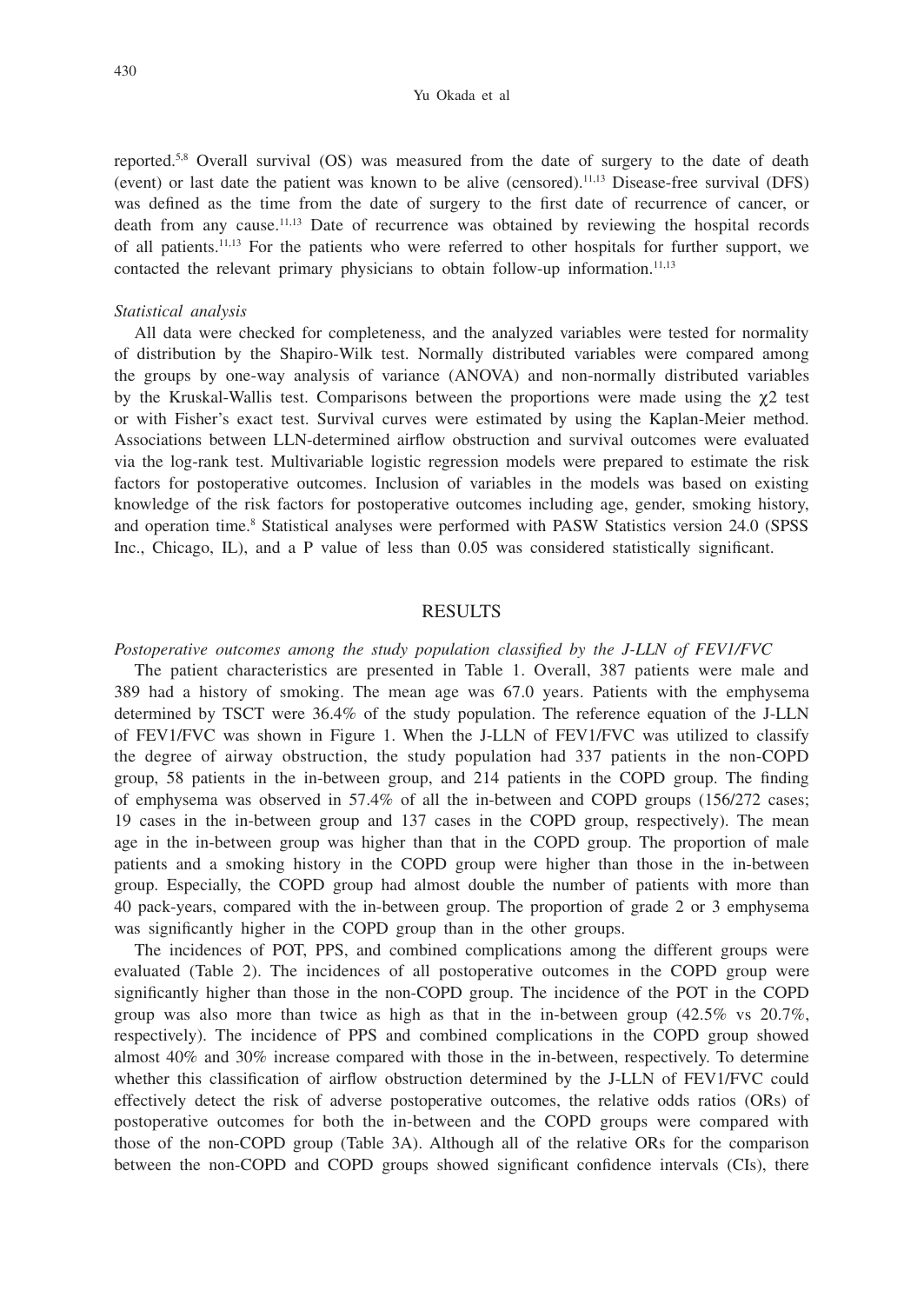|                         | All cases<br>$(n=609)$ | Non-COPD<br>$(n=337)$ | In-between<br>$(n=58)$ | <b>COPD</b><br>$(n=214)$      | p value |
|-------------------------|------------------------|-----------------------|------------------------|-------------------------------|---------|
| Age, $years*$           | $67.0(26-87)$          | $66.1(26-87)$         | 69.3 $(31-84)^{(1)}$   | 67.9 $(43-85)^{(2)}$          | 0.005   |
| Gender, male            | 63.5 (387)             | 50.7 (171)            | 70.7 $(41)^{(1)}$      | 81.8 $(175)^{(3)}$            | 0.001   |
| History of smoking      | 63.9 (389)             | 47.5 (160)            | 70.7 $(41)^{(1)}$      | $87.9(188)^{(2)(3)}$          | 0.001   |
| Pack-year*              | $38.8(0-174)$          | $23.6(0-126)$         | 40.7 $(0-165)^{(1)}$   | 62.2 $(0-174)^{(2)(3)}$       | 0.001   |
| More than 40 pack-year  | 46.8 (285)             | 28.8 (97)             | 41.4 (24)              | 76.6 $(164)^{(2)(3)}$         | 0.001   |
| Spirometric variables   |                        |                       |                        |                               |         |
| VC $(\%)^{**}$          | 110.4 (17.5)           | 109.2(17.1)           | 110.1(18.1)            | 112.3 (18.2)                  | 0.311   |
| DLCO $(\%)^{**}$        | 113.7(28.8)            | 117.8 (27.7)          | 120.0(29.8)            | $105.7 (28.7)^{(2)(3)}$       | 0.001   |
| %FEV1 predicted**       | 104.2(22.0)            | 113.5(19.0)           | $104.6$ $(16.8)^{(1)}$ | 89.8 (19.9) <sup>(2)(3)</sup> | 0.001   |
| Emphysema by TSCT       |                        |                       |                        |                               | 0.001   |
| Grade 0                 | 63.6 (387)             | 80.4 (271)            | 67.2 (39)              | 36.0 (77)                     |         |
| Grade 1                 | 21.8 (133)             | 14.8(50)              | 24.1(14)               | 32.2(69)                      |         |
| Grade 2                 | 10.2(62)               | 3.9(13)               | 6.9(4)                 | 21.0(45)                      |         |
| Grade 3                 | 4.4(27)                | 0.9(3)                | 1.7(1)                 | 10.8(23)                      |         |
| Pathological stage      |                        |                       |                        |                               | 0.131   |
| $\mathbf I$             | 69.1 (421)             | 73.0 (246)            | 63.8 (37)              | 64.4 (138)                    |         |
| $\mathbf{I}$            | 18.1(110)              | 14.5(49)              | 24.1(14)               | 22.0 (47)                     |         |
| Ш                       | 12.8(78)               | 12.5(42)              | 12.1(7)                | 13.6(29)                      |         |
| Histology               |                        |                       |                        |                               | 0.001   |
| Adenocarcinoma          | 73.4 (447)             | 83.1 (280)            | 69.0(40)               | 59.3 (127)                    |         |
| Squamous cell carcinoma | 20.2 (123)             | 12.8(43)              | 22.4(13)               | 31.3(67)                      |         |
| Others <sup>a</sup>     | 6.4(39)                | 4.1(14)               | 8.6(5)                 | 9.4(20)                       |         |

**Table 1** Patient characteristics among the study population

n indicates number. \* Data are shown as mean (range). \*\* Data are shown as mean (standard deviation). All other data are shown as % (number). a Others include large cell carcinoma, non-small cell carcinoma, and carcinoid. (1) indicates a siginificant difference between the non-COPD and in-between groups. (2) indicates a significant difference between the in-between and COPD groups. (3) indicates a significant difference between the non-COPD and COPD groups.

was no significant difference of the relative ORs for the comparison between the non-COPD and in-between groups. When the relative ORs for the comparison between the non-COPD and COPD groups were adjusted by age, gender, smoking history, and operation time (Table 3B), it showed a significant relative OR of 2.840 (95% CI: 1.824–4.421) for POT, 1.836 (95% CI: 1.166–2.890) for PPS, and 1.637 (95% CI: 1.007–2.663) for combined complications (Table 3B). When the relative ORs in POT comparing the in-between group with the COPD group were adjusted, it still showed a significant relative OR of 2.984 (95% CI: 1.447–6.153).

*Patient characteristics and postoperative outcomes in the two populations among the in-between group*

The J-LLN-determined in-between group was composed of 14 patients in the above-0.7 subgroup and 44 patients in the below-0.7 subgroup, respectively. We compared patient characteristics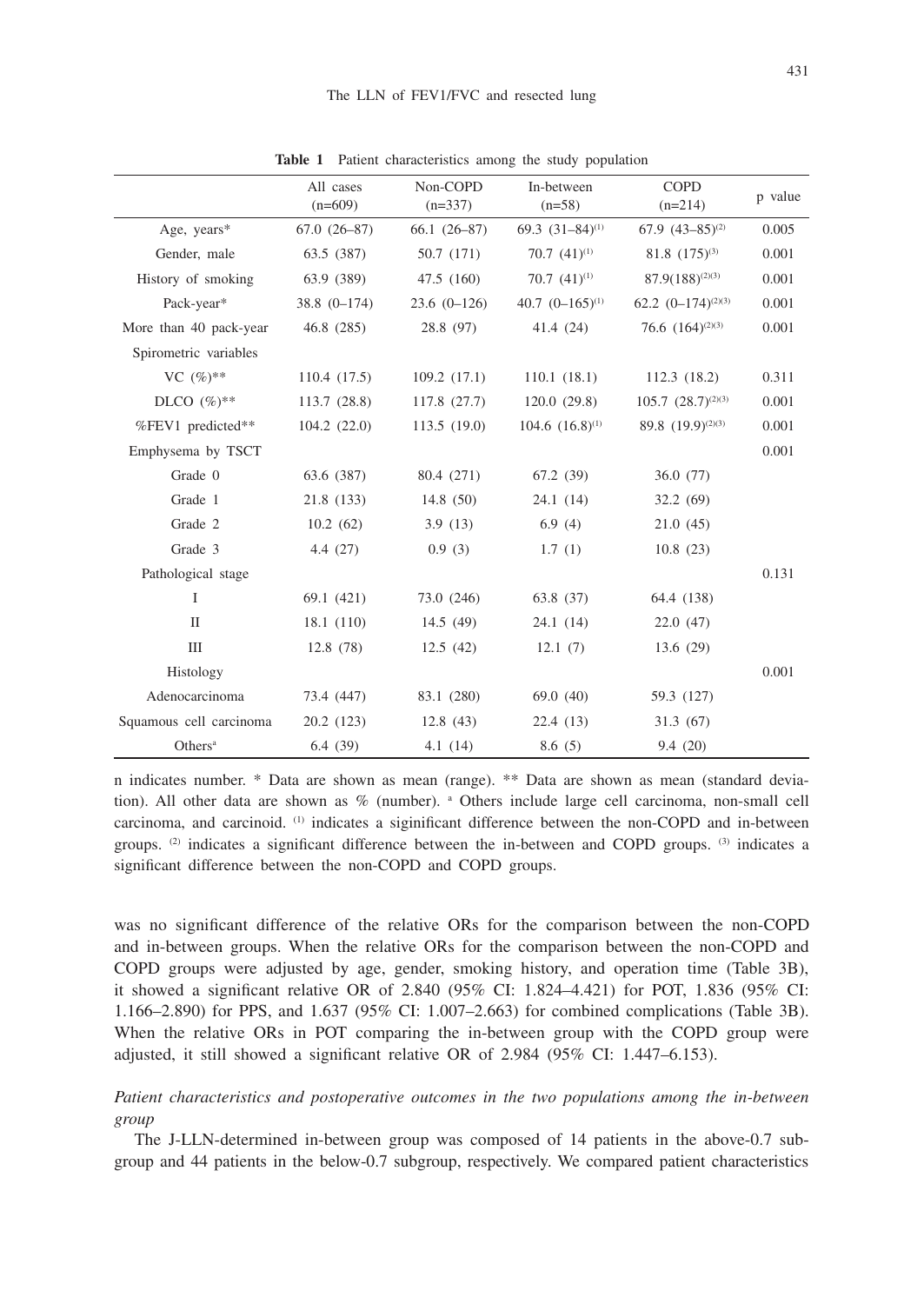|                                 | All cases<br>$(n=609)$ | Non-COPD<br>$(n=337)$ | In-between<br>$(n=58)$                   | <b>COPD</b><br>$(n=214)$ | p value |
|---------------------------------|------------------------|-----------------------|------------------------------------------|--------------------------|---------|
| Surgical procedure              |                        |                       |                                          |                          |         |
| Lobectomy                       | 78.7 (479)             | 79.8 (269)            | 82.8 (48)                                | 75.7 (162)               | 0.153   |
| Operation time, minutes*        | $232.3(31-873)$        |                       | 220.5 $(31-604)$ 243.6 $(111-471)^{(1)}$ | $248.5 (45 - 873)^{(3)}$ | 0.013   |
| Postoperative outcomes          |                        |                       |                                          |                          |         |
| Prolonged oxygen<br>treatment   | 25.5(155)              | 15.4 (52)             | 20.7(12)                                 | 42.5 $(91)^{(2)(3)}$     | 0.001   |
| Complications <sup>a</sup>      | 19.0(116)              | 13.9(47)              | 20.7(12)                                 | $26.6~(57)^{(3)}$        | 0.001   |
| Arrythmia                       | 9.2(56)                | 7.7(26)               | 12.1(7)                                  | 10.7(23)                 | 0.356   |
| Minitracheostomy                | 2.8(17)                | 2.1(7)                | 1.7(1)                                   | 4.2(9)                   | 0.293   |
| Prolonged air leakage           | 2.8(17)                | 1.8(6)                | 1.7(1)                                   | 4.7 $(10)^{(3)}$         | 0.116   |
| Prolonged ventilation           | 3.1(19)                | 2.1(7)                | 3.4(2)                                   | 4.7(10)                  | 0.230   |
| Pneumonia                       | 5.3(32)                | 2.1(7)                | 6.9(4)                                   | 9.8 $(21)^{(3)}$         | 0.001   |
| Prolonged postoperative<br>stay | 26.6(162)              | 19.3(65)              | 27.6(16)                                 | $37.9(81)^{(3)}$         | 0.001   |
| Postoperative stay, days*       | $12.0(3-291)$          | $9.9(4-39)$           | $11.1 (5-35)$                            | $15.5 (3-291)^{(3)}$     | 0.001   |
| Postoperative deaths            |                        |                       |                                          |                          |         |
| 30-day motality                 | 0.2(1)                 | 0.3(1)                | 0(0)                                     | 0(0)                     | 1.000   |
| Hospital motality               | 0.2(1)                 | 0(0)                  | 0(0)                                     | 0.5(1)                   | 0.447   |

Table 2 Operative outcomes among the study population

n indicates number. \* Data are shown as mean (range). All other data are shown as % (number). a Complications include arrhythmia, the need of minitracheostomy, prolonged air leakage, prolonged ventilation, and pneumonia.

 $(1)$  indicates a siginificant difference between the non-COPD and in-between groups.  $(2)$  indicates a significant difference between the in-between and COPD groups. <sup>(3)</sup> indicates a significant difference between the non-COPD and COPD groups.

**Table 3 (A)** Crude relative Odds Ratio (95% CI) of postoperative outcomes for the non-COPD group with the in-between group and COPD groups with airway obstruction

| Category                        | Non-COPD | In-between                            | <b>COPD</b>                           |
|---------------------------------|----------|---------------------------------------|---------------------------------------|
| Prolonged oxygen<br>treatment   | 1.0      | $1.430(0.710 - 2.881)$<br>$p = 0.317$ | $4.055(2.715-6.005)$<br>$p = 0.001$   |
| Prolonged postoperative<br>stay | 1.0      | $1.594(0.844 - 3.012)$<br>$p = 0.151$ | $2.549(1.731 - 3.752)$<br>$p = 0.001$ |
| Complications                   | 1.0      | $1.610(0.794 - 3.261)$<br>$p = 0.186$ | $2.240(1.454 - 3.451)$<br>$p = 0.001$ |

Relative Odds Ratio (OR) (95% CI) of postoperative outcomes of the in-between group and the COPD group were compared with those of the non-COPD group were shown.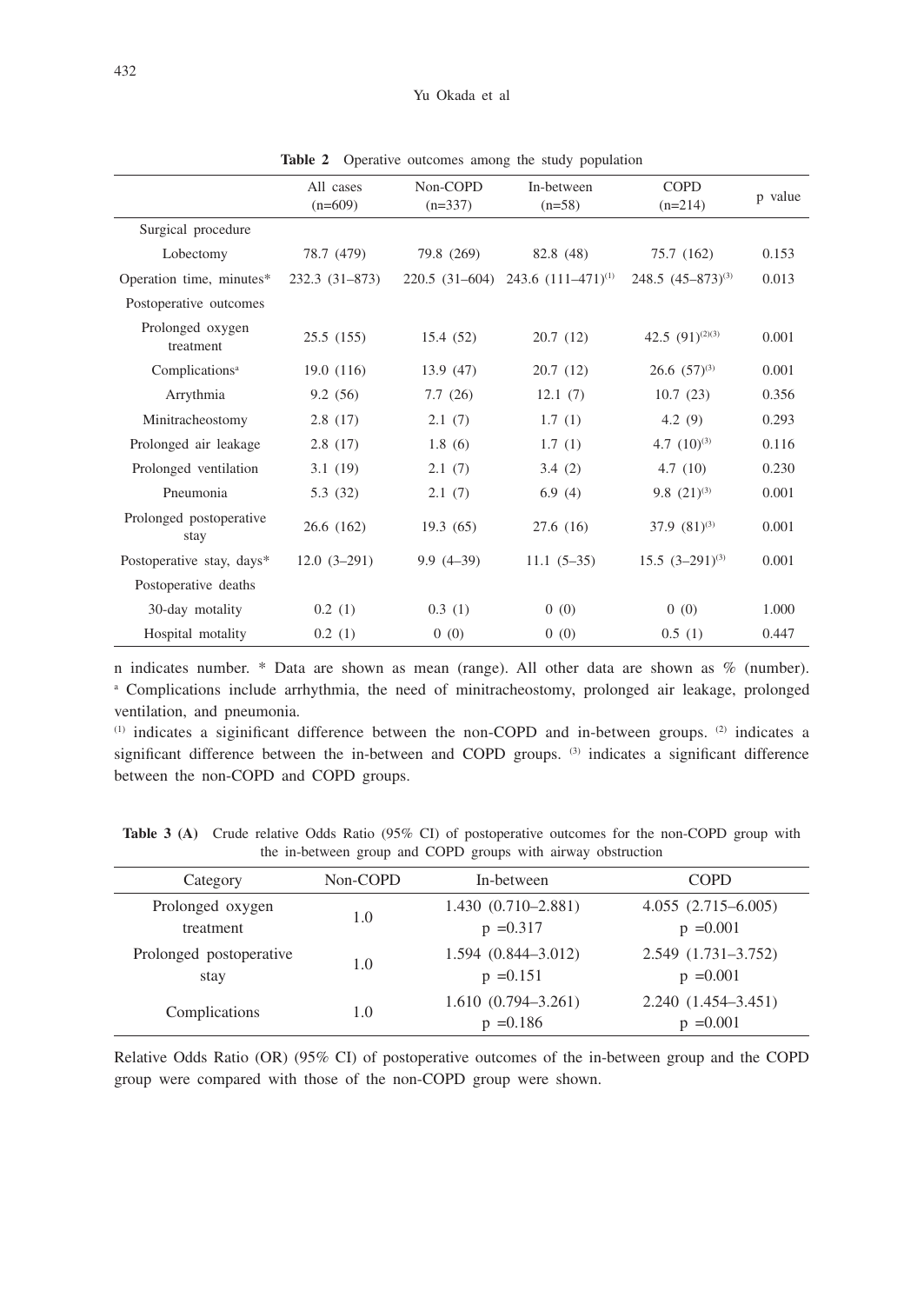| Category                        | Non-COPD | In-between                            | <b>COPD</b>                         |
|---------------------------------|----------|---------------------------------------|-------------------------------------|
| Prolonged oxygen<br>treatment   | 1.0      | $0.952(0.453 - 2.000)$<br>$p = 0.896$ | 2.840 (1.824-4.421)<br>$p = 0.001$  |
| Prolonged postoperative<br>stay | 1.0      | $1.134(0.565 - 2.280)$<br>$p = 0.723$ | $1.836(1.166-2.890)$<br>$p = 0.009$ |
| Complications                   | 1.0      | $1.201(0.570 - 2.531)$<br>$p = 0.630$ | $1.637(1.007-2.663)$<br>$p = 0.047$ |

**Table 3 (B)** Adjusted relative Odds Ratio (95% CI) of postoperative outcomes for the non-COPD group with the in-between group and the COPD group

Adjusted Odds Ratio (OR) (95% CI) of postoperative outcomes was adjusted for age, gender, history of smoking, and operation time. Adjusted OR of postoperative outcomes of the in-between group and the COPD group were compared with those of the non-COPD group.

and postoperative outcomes in the above-0.7 subgroup with those in the below-0.7 subgroups (Table 4). Overall, the above-0.7 subgroup was more likely to comprise younger female, and to have a less intensive smoking history, as compared with the below-0.7 subgroup. There were no patients with grade 2 and 3 emphysema in the above-0.7 subgroup. The incidences of postoperative outcomes in the above-0.7 subgroup were likely to be similar to those in non-COPD group.

# *Impact of the J-LLN-determined airflow obstruction on survival in resected lung cancer patients with stage I disease and lobectomy*

To minimize the influence of pathological stage, the impact of airflow obstruction was evaluated in resected lung cancer patients with stage I disease and lobectomy.<sup>9</sup> The study population comprised 317 patients. In the patients with stage I disease and lobectomy, the median follow-up time among subjects who were still alive was 60.2 months (range, 1.0 to 109.1 months). Median DFS and OS were 55.5 months (range, 1.0 to 109.1 months) and 58.2 months (range, 1.0 to 109.1 months), respectively. The 5-year DFS and 5-year OS rates for this population were 79.4% and 86.7%, respectively. There were 70 recurrences and 46 deaths. To evaluate the impact of the airflow obstruction, combined assessment of the 0.70 fixed ratio and the J-LLN of the FEV1/FVC ratio was utilized to classify the population. The COPD group had 100 patients; the other group had 217 patients. Classification by a FEV1/FVC ratio of 0.7 and LLN did not show worse DFS and OS among the groups (p=0.361 in DFS and p=0.158 in OS, respectively) (Figure 2A and 2B).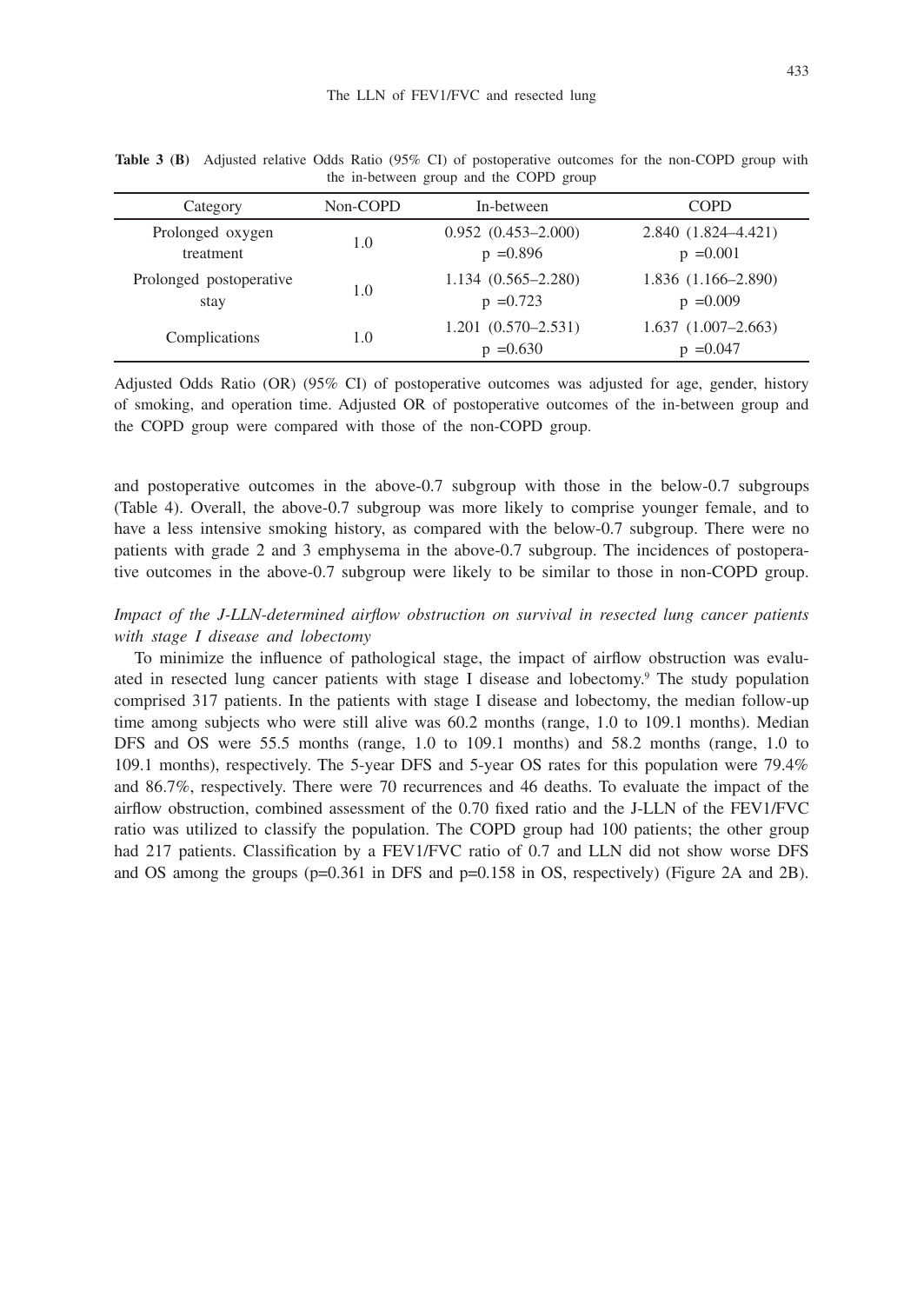| Category                     | In-between<br>Above 0.7<br>$(n=14)$ | In-between<br>Below 0.7<br>$(n=44)$ | p value |
|------------------------------|-------------------------------------|-------------------------------------|---------|
| Age, years*                  | $54.9(31-67)$                       | 73.9 (59-84)                        | 0.001   |
| Gender, male                 | 14.3 $(2)$                          | 88.6 (39)                           | 0.001   |
| History of smoking           | 28.6(4)                             | 84.1 (37)                           | 0.001   |
| Pack-year*                   | $8.2(0-49.5)$                       | $51.0(0-165)$                       | 0.001   |
| More than 40 pack-year       | 7.1(1)                              | 52.3 (23)                           | 0.003   |
| Spirometric variables        |                                     |                                     |         |
| VC $(\%)^{**}$               | 119.0 (12.7)                        | 107.1(18.7)                         | 0.031   |
| DLCO $(\%)^{**}$             | 113.1 (17.9)                        | 121.5(32.7)                         | 0.228   |
| %FEV1 predicted**            | 102.4(9.9)                          | 105.0(18.4)                         | 0.489   |
| Emphysema by TSCT            |                                     |                                     | 0.470   |
| Grade 0                      | 85.7 (12)                           | 61.3(27)                            |         |
| Grade 1                      | 14.3 $(2)$                          | 27.3 (12)                           |         |
| Grade 2                      | 0(0)                                | 9.1(4)                              |         |
| Grade 3                      | 0(0)                                | 2.3(1)                              |         |
| Postoperative outcomes       |                                     |                                     |         |
| Prolonged oxygen treatment   | 14.3(2)                             | 22.7(10)                            | 0.397   |
| Complications                | 14.3 $(2)$                          | 22.7(10)                            | 0.397   |
| Arrythmia                    | 0(0)                                | 15.9(7)                             | 0.127   |
| Minitracheostomy             | 7.1(1)                              | 0(0)                                | 0.241   |
| Prolonged air leakage        | 0(0)                                | 2.3(1)                              | 0.759   |
| Prolonged ventilation        | 7.1(1)                              | 2.3(1)                              | 0.428   |
| Pneumonia                    | 7.1(1)                              | 6.8(3)                              | 0.680   |
| Prolonged postoperative stay | 28.6(4)                             | 27.3 (12)                           | 0.587   |
| Postoperative stay, days*    | $9.5(5-15)$                         | $11.6(5-35)$                        | 0.278   |

**Table 4** Patient characteristics and outcomes among the In-between group

n indicates number. \* Data are shown as mean (range). \*\* Data are shown as mean (standard deviation). All other data are shown as % (number).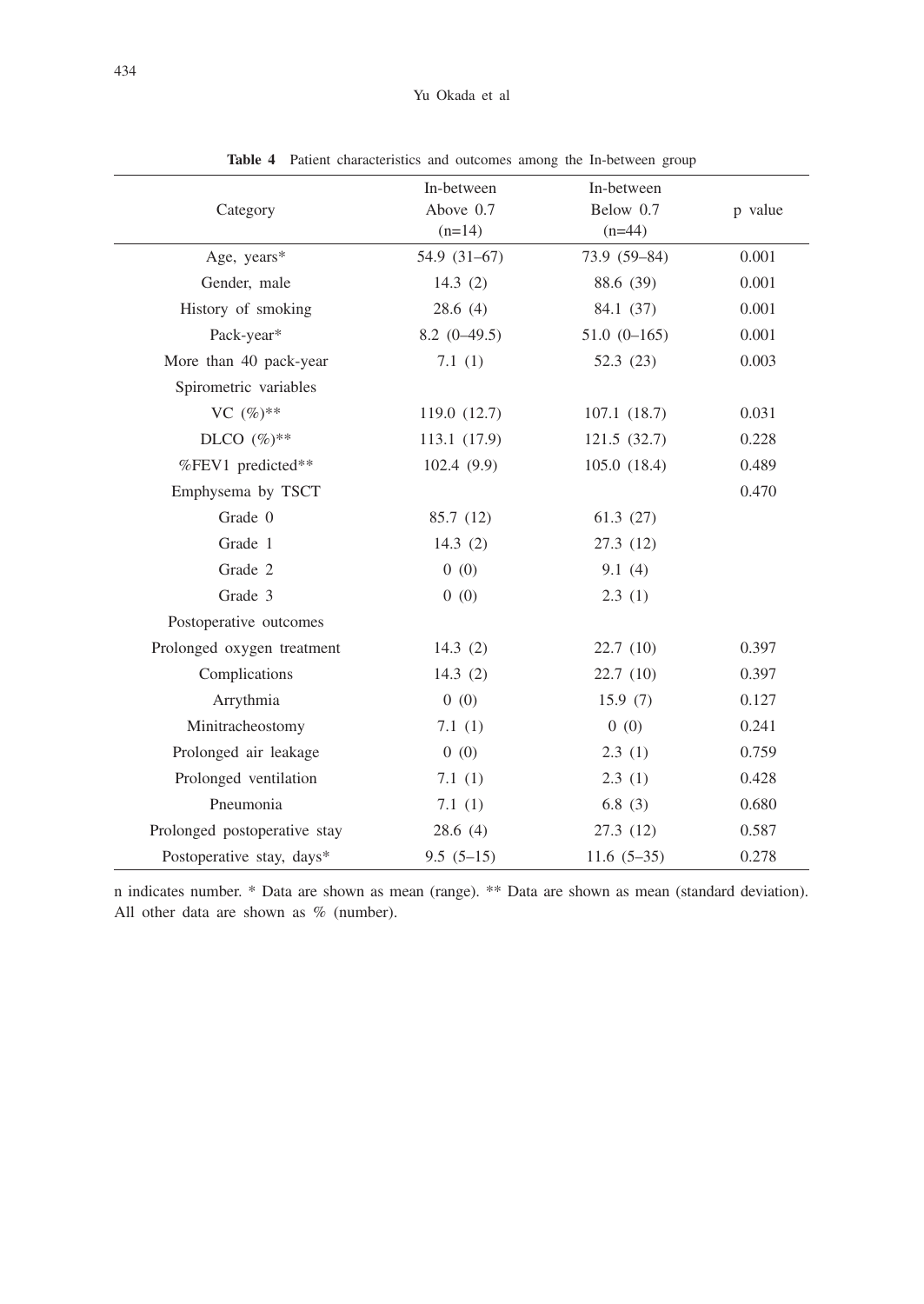

**Fig. 2** Kaplan-Meier estimates of disease-free and overall survival in resected lung cancer patients with stage I disease and lobectomy by using the 0.7 fixed ratio and the J-LLN of FEV1/FVC **Fig. 2A:** Disease-free survival (DFS) in 317 patients with stage I disease and lobectomy classified by the J-LLN

of FEV1/FVC ( $p = 0.361$  log rank test).

**Fig. 2B:** Overall survival (OS) in 317 patients with stage I disease and lobectomy classified by the J-LLN of FEV1/FVC  $(p = 0.158 \log \text{rank test})$ .

Red lines  $=$  the COPD group; red hatch marks  $=$  COPD censored; black lines  $=$  the other group; black hatch marks = other censored.

#### DISCUSSION

To our knowledge, there has been no evidence to suggest the importance of airflow limitation defined by a renewed Japanese spirometric reference on any clinical settings. This is the first study to show that the LLN of FEV1/FVC by a renewed Japanese spirometric reference provides appropriate risk stratification on postoperative outcomes in Japanese COPD patients with resected lung cancer.

Although older patients with COPD are often known to have a much lower pulmonary function,<sup>6</sup> a recent review suggests developing more inclusive considerations for surgical resection with curative intent in lung cancer patients with COPD, as limited surgical resections or nonsurgical therapeutic options might provide inferior survival rates compared with resection.14 Thus, accurate risk stratification on postoperative outcomes in COPD patients with resected lung cancer is warranted.<sup>6</sup> In our study, the mean value of %FEV1 predicted in the COPD group was nearly 90%. Indeed, we recently showed that severe airway obstruction below 50% of %FEV1 predicted was one of factors for affecting the proposal of thoracic surgery with curative intent to newly-diagnosed lung cancer patients.4 Thus, the value of %FEV1 predicted did not appear to provide risk stratification on postoperative outcomes in COPD patients with resected lung cancer.

Adult smokers suspected of having COPD were reported to be at no increased risk of respiratory morbidity or all-cause mortality until the ratio falls below the age-corrected LLN (even though it is below 0.7).15 By using the NHANES III reference equation which provides spirometric reference variables for non-Asian population,<sup>16</sup> we previously showed that the COPD group defined by combined assessments of the 0.7 fixed ratio and the LLN of FEV1/FVC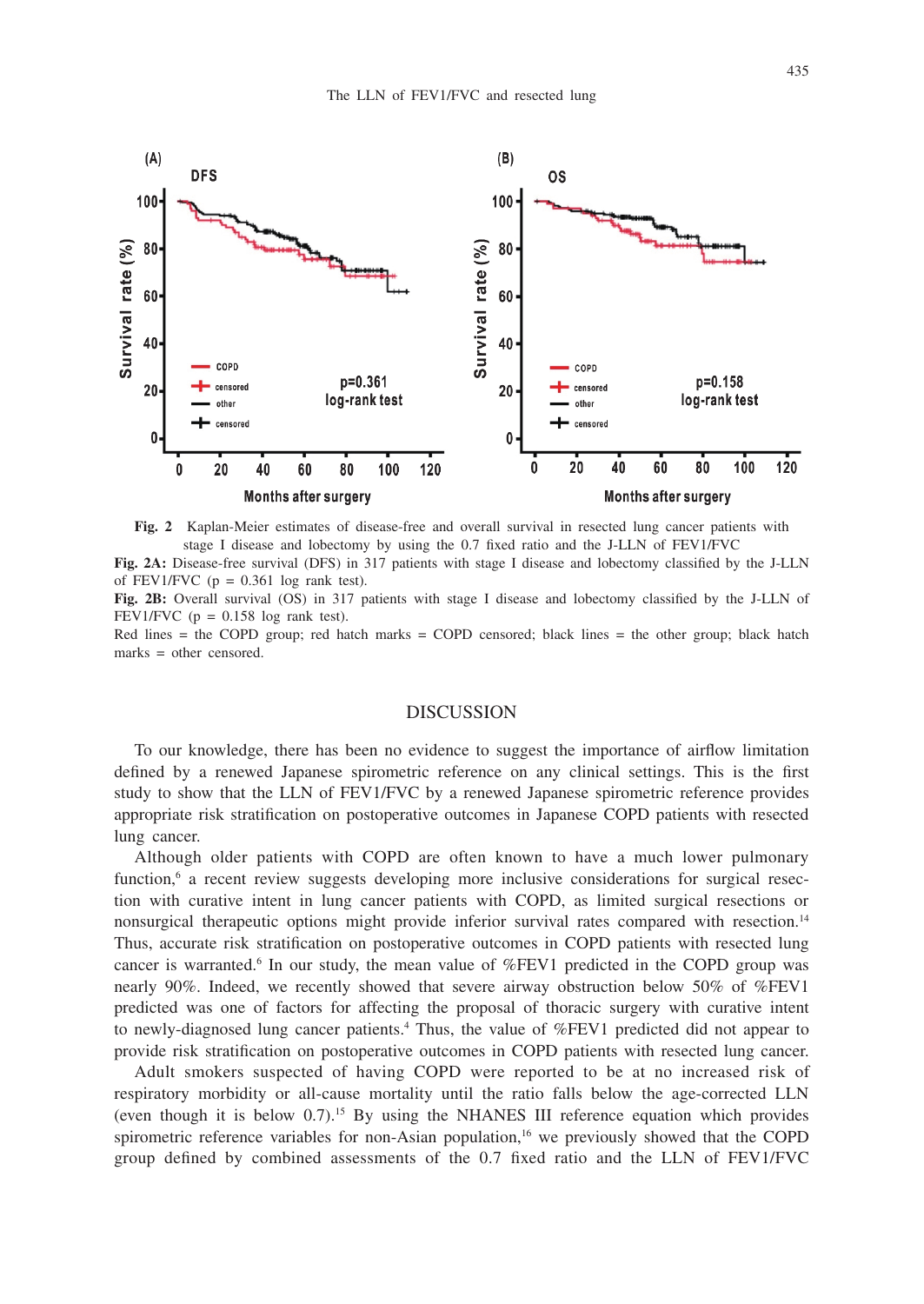(C-LLN) showed worse postoperative and survival outcomes among resected lung cancer patients.<sup>8,9</sup> This was due to a lack of an appropriate reference equation for the Japanese population to calculate the LLN of FEV1/FVC. The LLN values of FEV1/FVC by two reference equations were slightly different. When the C-LLN of FEV1/FVC was utilized, only one patient was in the above-0.7 subgroup.8,9 When the J-LLN of FEV1/FVC was utilized, the J-LLN determined inbetween group involved two subgroups with different patient characteristics. Patient characteristics such as mean age and a smoking history in the below-0.7 subgroup were similar to those in the COPD group. On the other hand, the characteristics in the above-0.7 subgroup were similar to those in the non-COPD group. Two cases with grade 1 emphysema in the above-0.7 subgroup showed history of smoking (One female with 11.3 pack-years and one male with 49.5 packyears, respectively). The incidences of postoperative outcomes in the above-0.7 subgroup were similar to those in the non-COPD group. Although the factors by which patients in the avobe-0.7 subgroup had airway obstruction below the J-LLN of FEV1/FVC could not be identified from medical records, a recent study suggests that low FEV1 in early adulthood is important in the genesis of COPD.17 Further investigation for the clinical impact of the LLN-determined airflow obstruction among subjects with the FEV1/FVC above 0.7 is warranted. The J-LLN-determined COPD group remains an independent risk factor for postoperative outcomes as compared to the non-COPD and in-between groups. Taken together with previous studies, 8,9 the data strengthened that risk stratification as determined by the LLN of FEV1/FVC might detect at-risk patients for postoperative outcomes among COPD patients with resected lung cancer.

Because advanced disease stage was an independent factor associated with decision-making process and survival outcomes on thoracic surgery with curative intent,<sup>4,9</sup> we evaluated an impact of the LLN-defined airway obstruction on survival outcomes in resected lung cancer patients with stage I disease and lobectomy. In contrast with the previous study,<sup>9</sup> Kaplan-Meier curves and log-rank test did not show the clinical impact of the LLN-determined airway obstruction on DFS and OS.

Our study was based on the retrospective analysis of data from 609 out of a total of 712 cases from a single institution. Nevertheless, data from 85.5% of all patients at a single institution who were sequentially registered and underwent a pulmonary resection from 2006 to 2011 could minimize the possible contribution of the treatment-related prognostic factors and the selection bias. Many studies suggest that a race/ethnic adjustment factor should not be applied to the FEV1/ FVC ratio, a finding supported by the recent study comparing Caucasian and Asian-American participants.7,18-20 Although the Multi-Ethnic Study of Atherosclerosis (MESA) involved only 343 Asian-American participants,19 this renewed Japanese spirometric reference variables were derived from 20,341 Japanese healthy non-smoking participants.10 Thus, this spirometric reference equation for the Japanese population might be more properly utilized to evaluate airway obstruction in the Asian population compared with the NHANES III reference equation for the MESA population.

#### **CONCLUSION**

A standardized assessment of the LLN of FEV1/FVC by a renewed Japanese spirometric reference provides risk stratification for postoperative outcomes in COPD patients with resected lung cancer.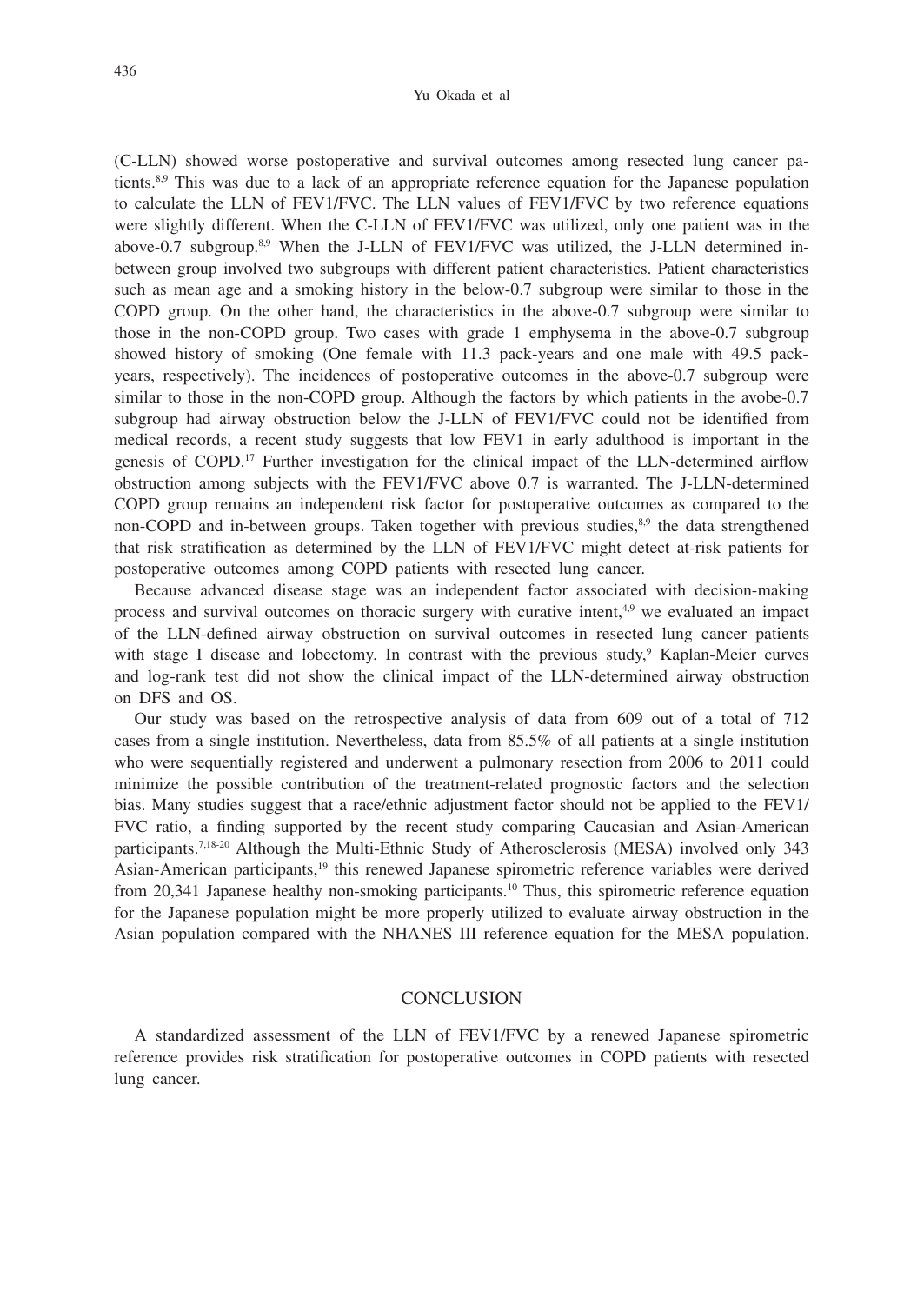## ACKNOWLEDGMENTS

This work is partly supported by a grant to the Diffuse Lung Diseases Research Group from the Ministry of Health, Labor and Welfare, Japan [Grants; H26-Nanchi-Ippan-065 and H29-Nanchi-Ippan-023].

## AUTHORS' CONTRIBUTIONS

YO, NH, KY, and YH had full access to all of the data in the study and are responsible for the integrity of the data and the accuracy of the data analysis.

SI: contributed to analysis of the findings of TSCT examination.

SO, KK, TF, FK and TF: contributed to collection of the data.

KW: contributed to the development of the analytic concept, data analyses.

KY and YH: contributed to critical revision of the manuscript.

# CONFLICT OF INTEREST

The authors have declared that no conflict of interest exists.

# **REFERENCES**

- 1. Mathers CD, Loncar D. Projections of global mortality and burden of disease from 2002 to 2030. *PLoS Med*. 2006;3(11):e442.
- 2. Loganathan RS, Stover DE, Shi W, Venkatraman E. Prevalence of COPD in women compared to men around the time of diagnosis of primary lung cancer. *Chest*. 2006;129(5):1305–12.
- 3. Young RP, Hopkins RJ, Christmas T, et al. COPD prevalence is increased in lung cancer, independent of age, sex and smoking history. *Eur Respir J*. 2009;34(2):380–386.
- 4. Hashimoto N, Matsuzaki A, Okada Y, et al. Clinical impact of prevalence and severity of COPD on the decision-making process for therapeutic management of lung cancer patients. *BMC Pulm Med*. 2014;14:14.
- 5. Matsuo M, Hashimoto N, Usami N, et al. Inspiratory capacity as a preoperative assessment of patients undergoing thoracic surgery. *Interact Cardiovasc Thorac Surg*. 2012;14(5):560–564.
- 6. Brunelli A, Charloux A, Bolliger CT, et al. ERS/ESTS clinical guidelines on fitness for radical therapy in lung cancer patients (surgery and chemo-radiotherapy). *Eur Respir J*. 2009;34(1):17–41.
- 7. Quanjer PH, Enright PL, Miller MR, et al. The need to change the method for defining mild airway obstruction. *Eur Respir J*. 2011;37(3):720–722.
- 8. Osuka S, Hashimoto N, Sakamoto K, et al. Risk stratification by the lower limit of normal of FEV1/ FVC for postoperative outcomes in patients with COPD undergoing thoracic surgery. *Respir Investig*. 2015;53(3):117–123.
- 9. Matsuzaki A, Hashimoto N, Okachi S, et al. Clinical impact of the lower limit of normal of FEV1/FVC on survival in lung cancer patients undergoing thoracic surgery. *Respir Investig*. 2016;54(3):184–192.
- 10. Kubota M, Kobayashi H, Quanjer PH, et al. Reference values for spirometry, including vital capacity, in Japanese adults calculated with the LMS method and compared with previous values. *Respir Investig*. 2014;52(4):242–250.
- 11. Hashimoto N, Iwano S, Kawaguchi K, et al. Impact of thin-section computed tomography-determined combined pulmonary fibrosis and emphysema on outcomes among patients with resected lung cancer. *Ann Thorac Surg*. 2016;102(2):440–447.
- 12. Pellegrino R, Viegi G, Brusasco V, et al. Interpretative strategies for lung function tests. *Eur Respir J*. 2005;26(5):948–968.
- 13. Zhai R, Yu X, Shafer A, Wain JC, Christiani DC. The impact of coexisting COPD on survival of patients with early-stage non-small cell lung cancer undergoing surgical resection. *Chest*. 2014;145(2):346–353.
- 14. Raviv S, Hawkins KA, DeCamp MM, Jr., Kalhan R. Lung cancer in chronic obstructive pulmonary disease: